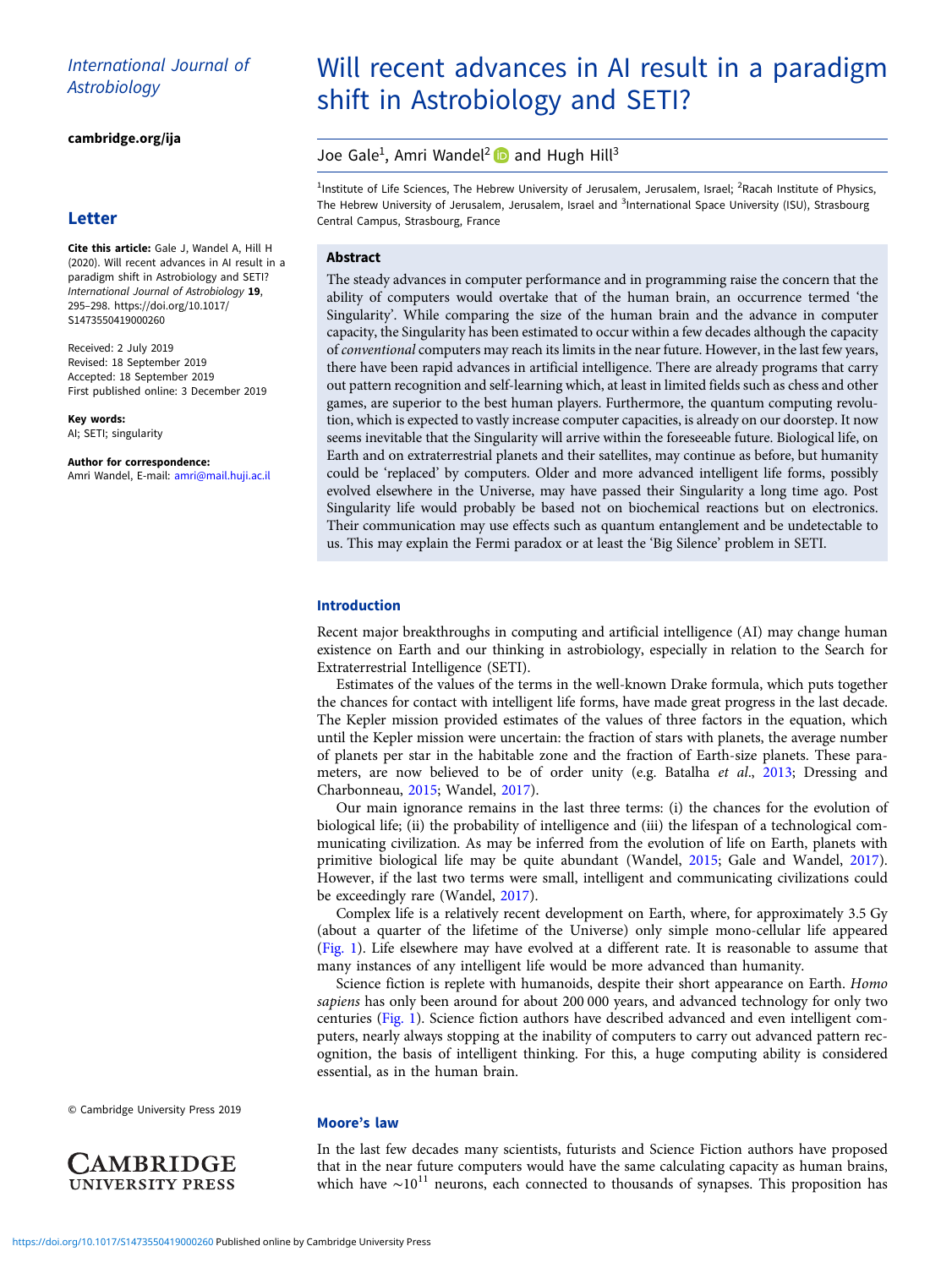<span id="page-1-0"></span>

Fig. 1. Time line for the evolution of life on Earth. Data from Lyon et al. ([2014](#page-3-0)) and elsewhere.

Note: dates approximate

been based on projections of 'Moore's law' of the evolution of computers. This is an observation that the number of transistors in integrated circuits doubles about every 2 years (Moore, [1965\)](#page-3-0). Remarkably, that prediction has held till today, 50 years later ([Fig. 2\)](#page-2-0). This advance has probably reached its almost inevitable limit, as a result of the nano-meter size of today's transistors and the impossibility of providing electrical insulation at this scale (Hennessey and Patterson, [2019](#page-3-0)). However, with the development of quantum computers, even this limit appears to be passable.

Vernor Vinge, a mathematician and science fiction author, introduced the term 'Singularity' to describe the convergence of the capacities of the human brain and computers (Vinge, [1993\)](#page-3-0). This term was previously used in mathematics and natural sciences to describe a point where some quantity becomes infinite, or ill behaved. In the context of the advance of technology, the concept received support from eminent polymath John von Neumann, quoted as saying that 'the singularity will be reached when technological progress becomes incomprehensively rapid and complicated' (Shanahan,  $2015$ ). The 'Singularity' concept<sup>1</sup> and its possible consequences were popularized by the futurist author Ray Kurzweil in his book 'The Singularity is near' (Kurzweil, [2005](#page-3-0)). Extrapolating Moore's 'Law', he estimated that this event would occur in about 2050. Others have suggested that it may come even earlier if quantum computers are realized.<sup>2</sup>

#### **Brains**

Neurologists have long been pointed out the poor correlation between brain size and advanced thought. Some collated data on the relative sizes of different animal brains (here, the number of neurons) are shown in [Table 1](#page-2-0) (data collated from Herculano-Houzel, [2009](#page-3-0) and elsewhere).

As apparent from the number of neurons ([Table 1](#page-2-0)), brain size is not well correlated with intelligence. For example, humans have less

than half the brain size of the not very intelligent elephants. Of particular significance is the very small brain capacity of insects; here e.g. bees. With just 1 million neurons, bees carry out: Flight; Navigation; Hunting and Gathering; Communication with other bees; Social organization; inheritable home Architecture; preparation of hive Emergency Procedures, etc. (for numerical ability in bees, see Howard et al., [2018\)](#page-3-0). Clearly, programming seems to be no less important than brain capacity.

Human brains have developed an extraordinary ability for pattern recognition, which has long been thought to be beyond the ability of computers.

#### Rapid advances in computers

Recently, computers have been catching up. In 1997, IBM's program Deep Blue beat reigning chess champion Gary Kasparov. However, it was mainly a victory for brute force and the use of a small number of preset strategies.<sup>3</sup> In 2016, the program AlphaGO, fortified with neural networks and learning modes, defeated Lee Sedol, the Go world champion.<sup>4</sup>

Recently, Google described 'Alpha Zero', a self-learning, pattern-recognizing, AI program (Silver et al., [2018](#page-3-0)). Given just the basic rules of Chess, Shogi and Go, this program plays itself millions of times over, selecting and remembering the most favourable winning strategies. The program has beaten human masters in all three games, by using strategies previously unknown to programmers.

The Google program is predicted to be able to solve many hitherto almost intractable problems. For example, in Astronomy – searching data banks for enigmatic radio bursts, in Medicine – reviewing millions of combinations of illness-causing gene and intermediate interactions, as opposed to single-gene errors and in Meteorology – predicting weather patterns from huge data banks.

Brown and Sandholm ([2019](#page-3-0)) have described an AI program, based on Neumann and Nash game theory, which challenges hitherto unbeatable multi-player poker games.

<sup>&</sup>lt;sup>1</sup>[https://en.wikipedia.org/wiki/Technological\\_singularity](https://en.wikipedia.org/wiki/Technological_singularity), retrieved 30.8.2019.

<sup>&</sup>lt;sup>2</sup>[https//singularityhub.com/2019/02/26/quantum-computing-now-and-in-the-not](http://https//singularityhub.com/2019/02/26/quantum-computing-now-and-in-the-not-too-distant-future)[too-distant-future,](http://https//singularityhub.com/2019/02/26/quantum-computing-now-and-in-the-not-too-distant-future) retrieved 31.8.2019.

<sup>3</sup> [https//en.wikipedia.org/wiki/deep\\_blue\\_versus\\_gary\\_kasparov](http://https//en.wikipedia.org/wiki/deep_blue_versus_gary_kasparov), retrieved 30.8.2019. 4 [https://en.wikipedia.org/wiki/AlphaGo\\_versus\\_Lee\\_Sedol,](https://en.wikipedia.org/wiki/AlphaGo_versus_Lee_Sedol) retrieved 30.8.2019.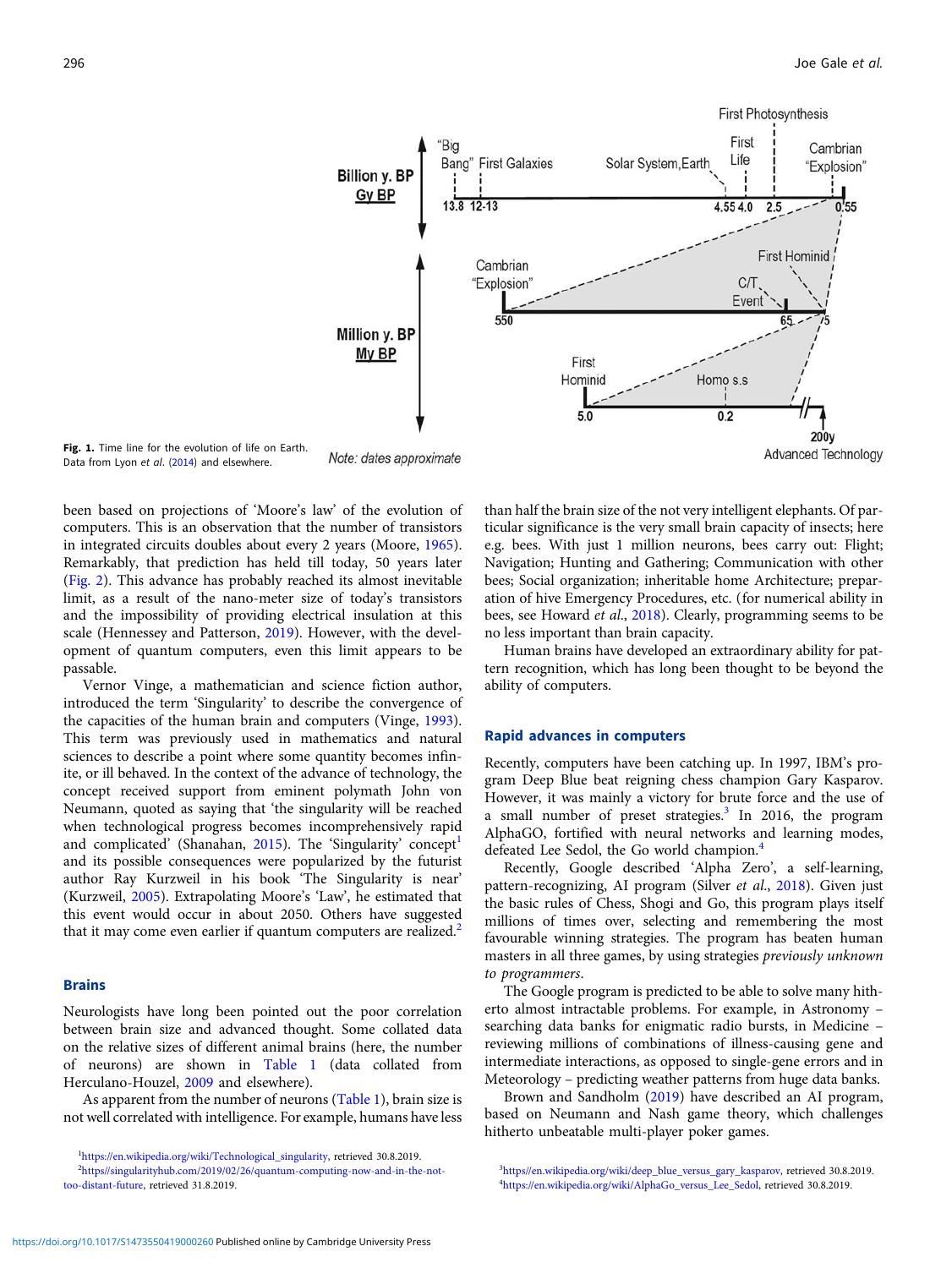<span id="page-2-0"></span>

Fig. 2. Moore's law: the number of transistors per microprocessor versus time. Data taken from Rupp [\(2017](#page-3-0)). We have added the straight line, which shows exponential growth, doubling every 2 years.

Table 1. Some animal brain sizes

| Number of neurons (in millions) |         |
|---------------------------------|---------|
| Sperm whales                    | 250 000 |
| African elephants               | 207 000 |
| Homo sapiens sapiens            | 86 000  |
| Gorillas                        | 33 400  |
| Rattus rattus                   | 103     |
| Bees (Anthophila)               |         |

For many years, the concept of quantum-based computers has been predicted as a way forward, once the physical limits of transistors are reached. In theory, a quantum-based computer would be able to utilize an analogue characteristic of multiple positions between zero and one, a limitation of today's digital technology. Until recently, intrinsic difficulties caused by de-coherence, an instability due to the statistical nature of quantum phenomena, and the sensitivity of such computers to vibration, temperature fluctuations and external electromagnetic waves, have prevented practical realization. However, a combination of improved hardware and error reducing software has very recently promised to overcome these problems (Levine et al., [2019;](#page-3-0) Niu et al., [2019\)](#page-3-0). It has been predicted that Quantum Supremacy, a term used to describe the point at which quantum computers will out-perform the largest digital computers, could be reached by the end of 2019 (Arute et al., 2019).

These advances in computer capacity and AI suggest that the Singularity may indeed be imminent. It may not come in the very near future but it will arrive, eventually. When it does, H. sapiens, sapiens may move from the bio-chemical realm to the electronic, or to some hybrid combination, with hardly predictable implications for humans (Kurzweil, [2005\)](#page-3-0).

While life appeared on Earth some 4 Gy ago, for 3.5 Gy only mono-cellular life existed. Complex life evolved only some 0.5 Gy ago, when a high oxygen atmosphere developed. H. sapiens sapiens appeared just 200 000 years ago, and advanced technology – only in the last two centuries [\(Fig. 1](#page-1-0)).

#### Consequences of the Singularity for astrobiology

The search for extraterrestrial biological life will probably continue along the present lines. Singularity only applies to advanced

civilizations, and consequently to SETI. Since some putative extraterrestrial civilizations have probably had more time than us to evolve, they might have long passed their Singularity.

Once the Singularity is attained, optimal conditions for advanced, complex life may fundamentally change. We may find that the Universe is populated by autonomous, intelligent, space ships driven by quantum-computing devices. If future computers are anything like ours of today (of course they may be quite different), they may prefer dry, non-corrosive conditions, with low temperatures, which would provide a 'quiet' electronic environment and enable super-conductivity (Dougherty and Kimel, [2012](#page-3-0)). They would preferably operate not from the surface of 'habitable' planets but in space, perhaps parked in dynamically stable Lagrangian points. However, because of the huge interstellar distances, SETI would not be able to distinguish if broadcasts originated from a planet or rather from a Lagrangian point of the planet and its moon or sun.

If an alien civilization ever visited Earth long ago, it may have parked its beacons in one of the Earth-Moon or Sun-Earth Lagrangian points. An attempt to find such artefacts by photography was unsuccessful (Freitas and Valdes, [1980\)](#page-3-0).

Furthermore, post-Singularity civilizations may not be communicating by radio waves but rather by quantum entanglement, which is only in its very first stages of development on Earth (Ursin et al., [2007;](#page-3-0) Kumar et al., [2019](#page-3-0)). This may provide yet another solution to the Fermi paradox, or at least to the Big Silence problem in SETI.

As for humanity's future, perhaps the superior brains of the new computers will solve Earth and humanities many problems. Science Fiction is replete with predictions, some reasonable, some disturbing, such as that mortality can be overcome by downloading the brain's contents to computers. In 2014, Stephen Hawkins stated in an interview<sup>5</sup> 'The development of full artificial intelligence could spell the end of the human race'. In other words, AI and the Singularity may be humanity's greatest and last advance.

#### References

Arute F, Arya K, Babbush R, Bacon D, Bardin JC, Barends R, Biswas R, Boixo S, Brandao FGSL, Buell DA, Burkett B, Chen Y, Chen Z, Chiaro B, Collins R, Courtney W, Dunsworth A, Farhi E, Foxen B, Fowler A, Gidney C, Giustina M, Graff R, Guerin K, Habegger S, Harrigan MP, Hartmann MJ, Ho A, Hoffmann M, Huang T,

5 [https://www.bbc.com/news/technology-30290540,](https://www.bbc.com/news/technology-30290540) retrieved 30.8.2019.